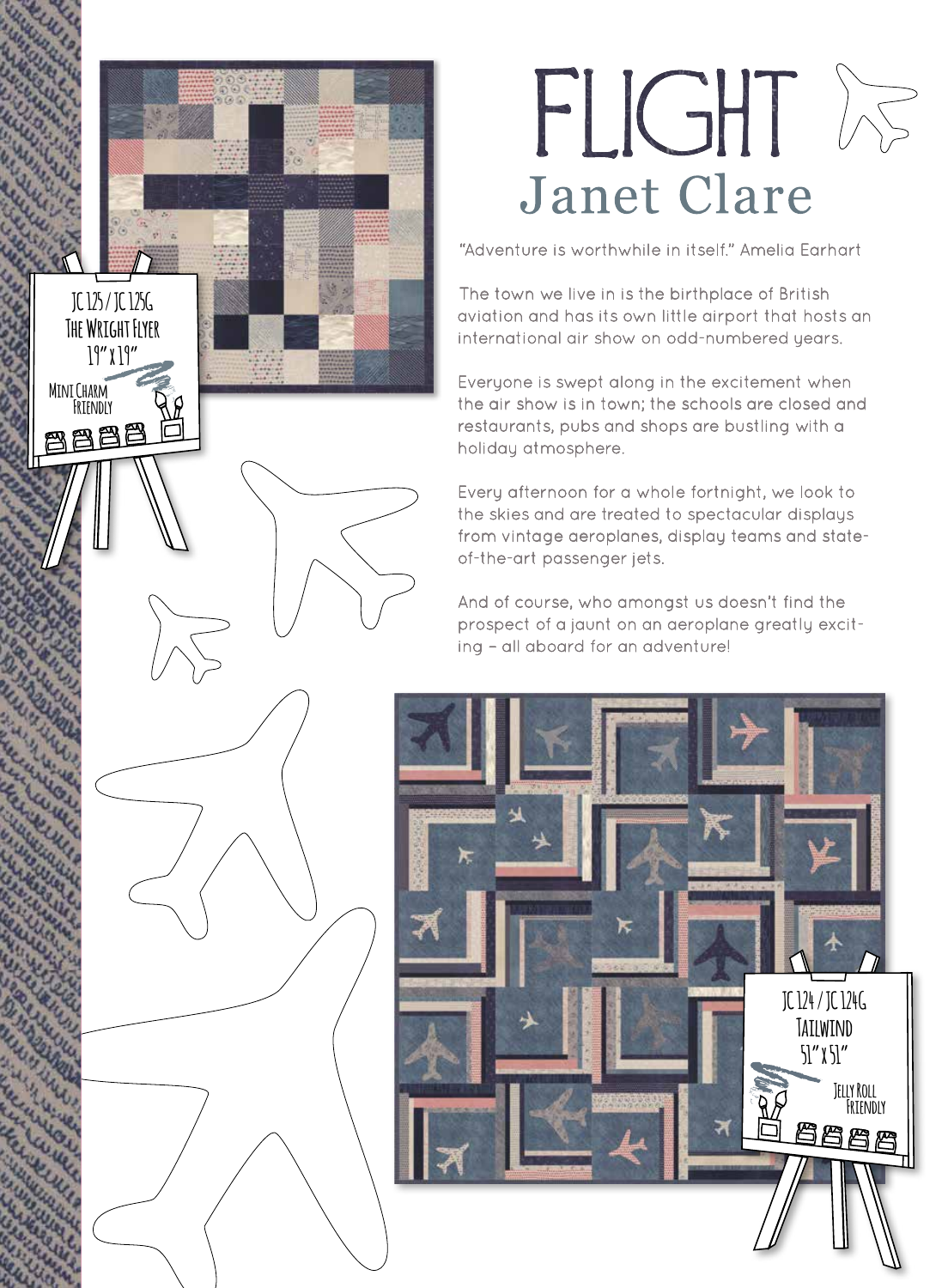

## August 2016 Delivery



1414 16 \*

+++++++++++ 小士木 + + + + + + + Cream Sky 1410 12





1411 14 \*

Grey

1412 17 \*

1410 18

1411 20

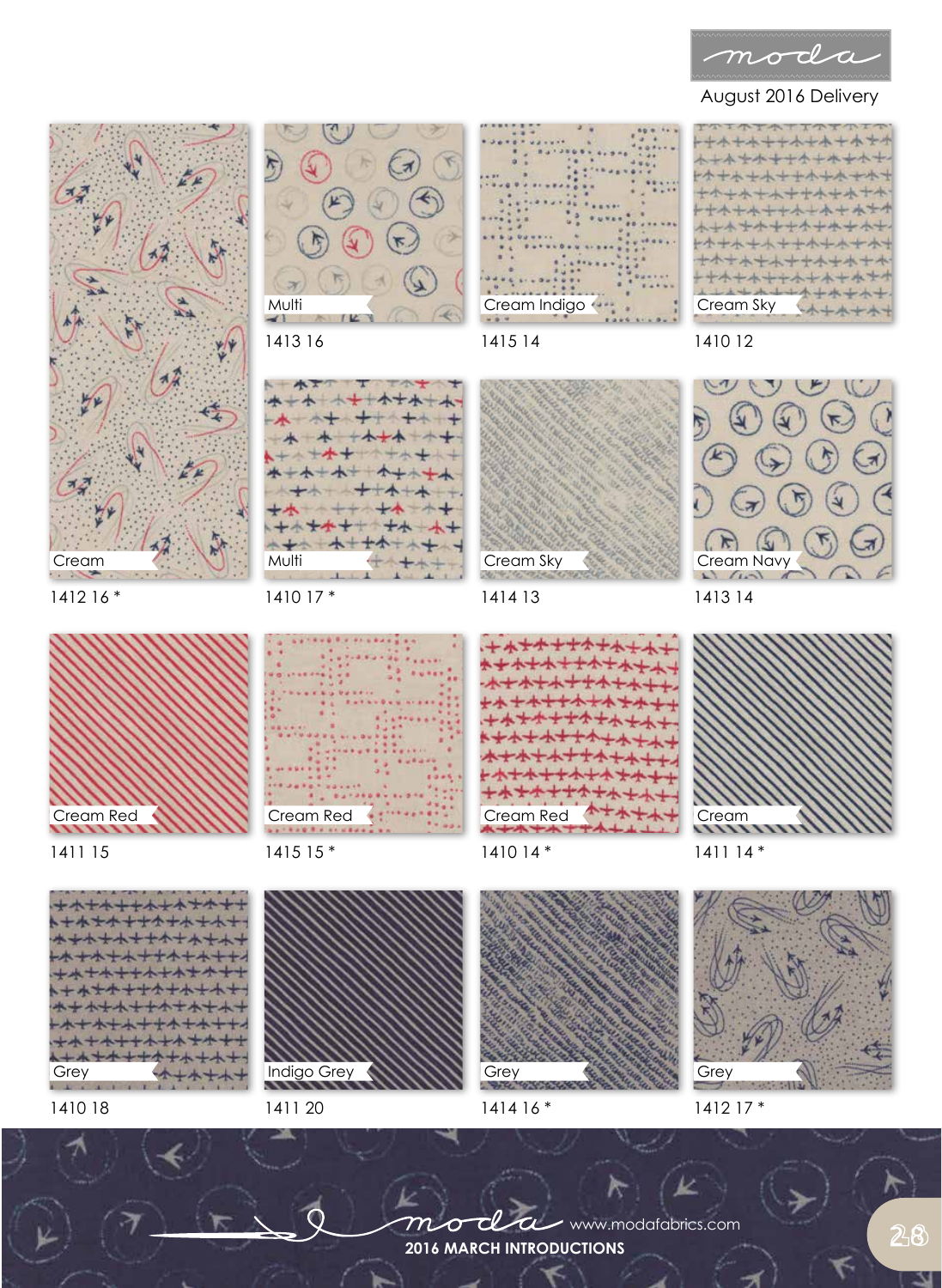